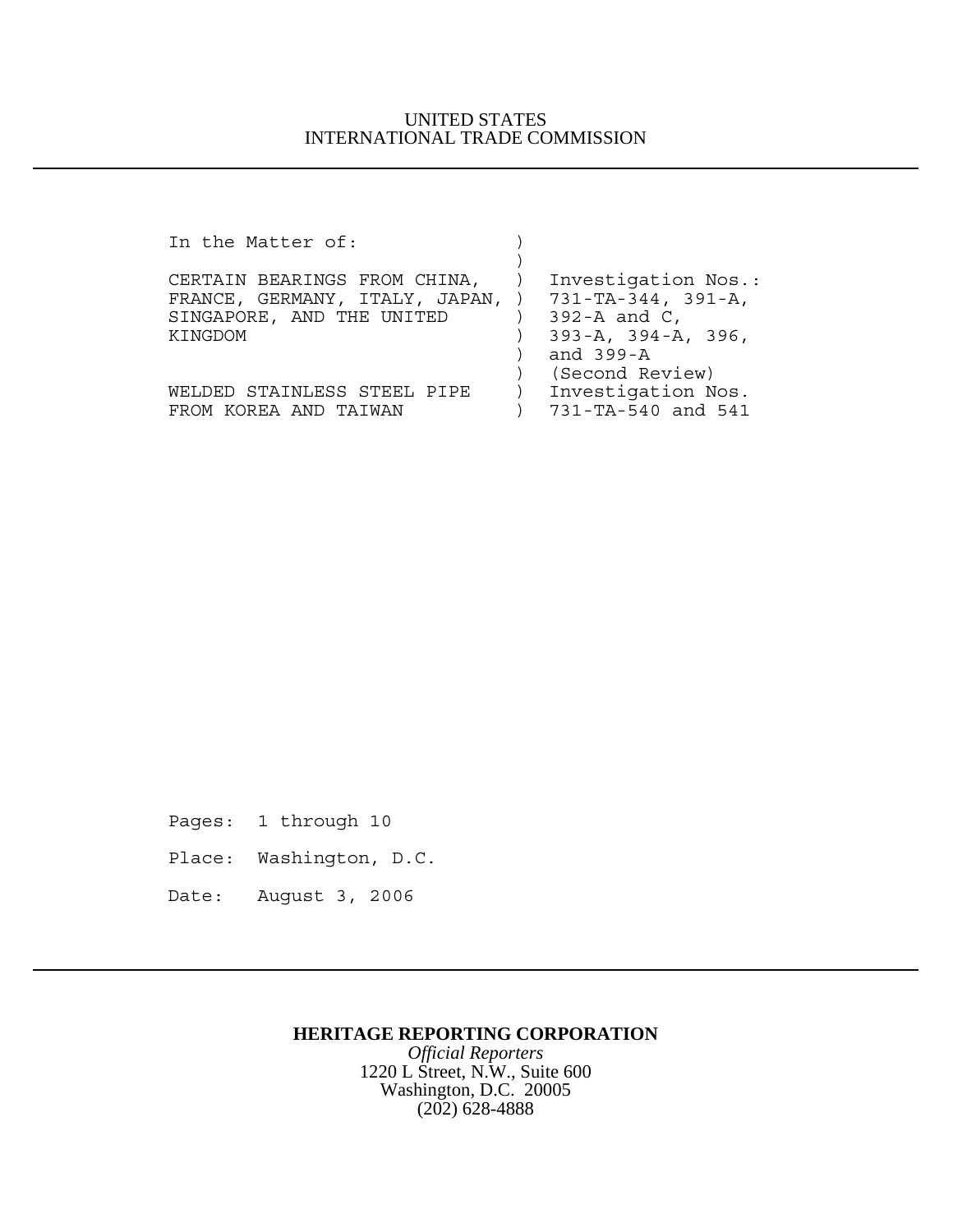THE UNITED STATES INTERNATIONAL TRADE COMMISSION

| In the Matter of:                                                                                                           |                                                                            |
|-----------------------------------------------------------------------------------------------------------------------------|----------------------------------------------------------------------------|
| CERTAIN BEARINGS FROM CHINA,<br>FRANCE, GERMANY, ITALY, JAPAN, ) 731-TA-344, 391-A,<br>SINGAPORE, AND THE UNITED<br>KINGDOM | Investigation Nos.:<br>$392 - A$ and C,<br>$393 - A$ , $394 - A$ , $396$ , |
| WELDED STAINLESS STEEL PIPE<br>FROM KOREA AND TAIWAN                                                                        | and 399-A<br>(Second Review)<br>Investigation Nos.<br>731-TA-540 and 541   |

Thursday, August 3, 2006

Room 101 U.S. International Trade Commission 500 E Street, SW Washington, D.C.

The Commission meeting commenced, pursuant to notice, at 11:01 a.m., before the Commissioners of the United States International Trade Commission, the Honorable DANIEL R. PEARSON, Chairman, presiding. APPEARANCES:

On behalf of the International Trade Commission:

Commissioners:

DANIEL R. PEARSON, CHAIRMAN (presiding) SHARA L. ARANOFF, VICE CHAIRMAN JENNIFER A. HILLMAN, COMMISSIONER STEPHEN KOPLAN, COMMISSIONER DEANNA TANNER OKUN, COMMISSIONER CHARLOTTE R. LANE, COMMISSIONER

> Heritage Reporting Corporation (202) 628-4888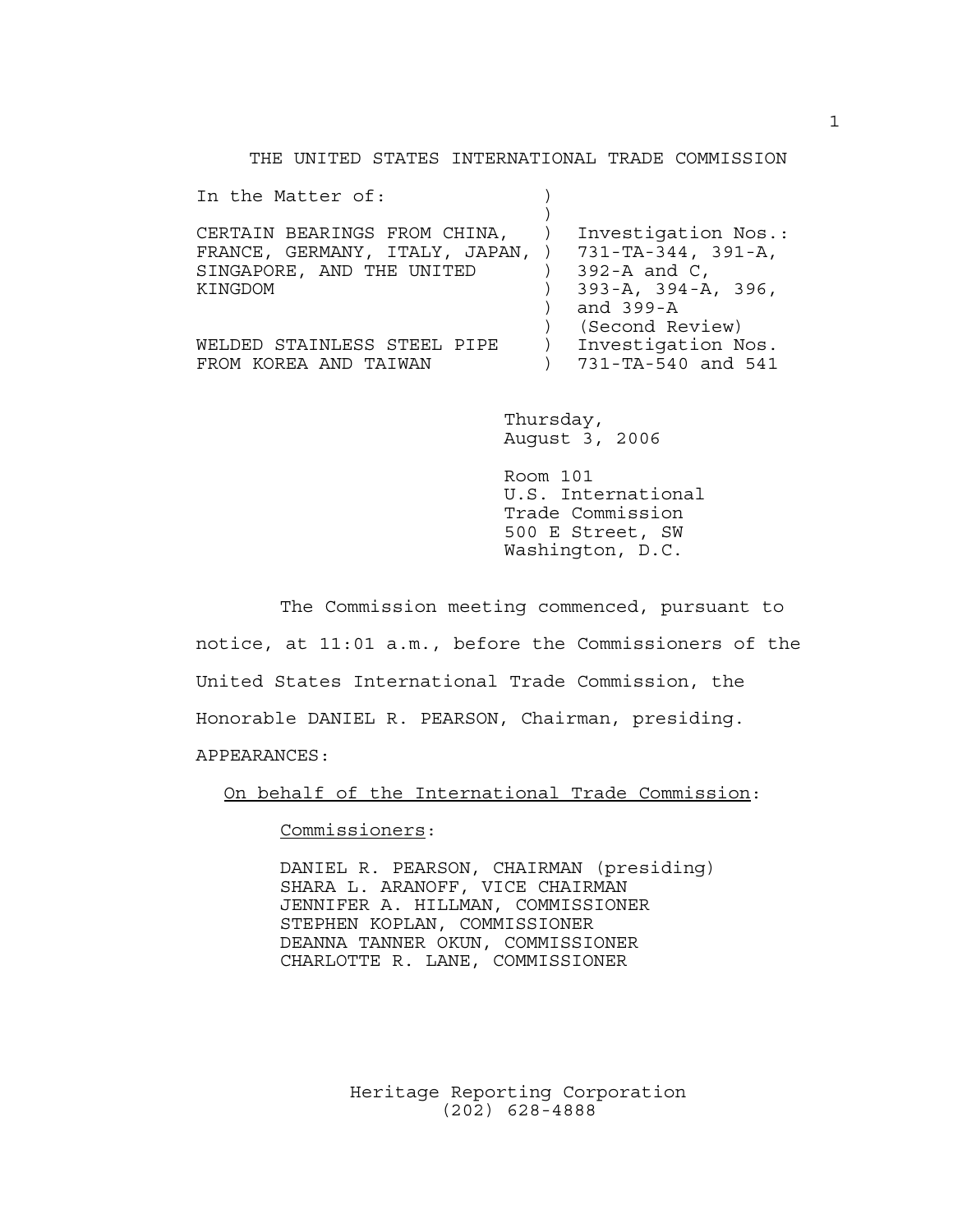APPEARANCES (continued):

MARILYN R. ABBOTT, SECRETARY TO THE COMMISSION BILL BISHOP, HEARINGS AND MEETINGS COORDINATOR

Staff:

Inv. Nos. 731-TA-344, 391-A, 392-A and C, 393-A, 394-A, 396, and 399-A (Second Review)(Certain Bearings from China, France, Germany, Italy, Japan, Singapore, and the United Kingdom):

DEBRA BAKER, INVESTIGATOR DEBRA McNAY, INDUSTRY ANALYST JOHN ASCIENZO, ACCOUNTANT/AUDITOR MARK REES, ATTORNEY DAVID FISHBERG, ATTORNEY DIANE MAZUR, SUPERVISORY INVESTIGATOR

Inv. Nos. 731-TA-540 and 541 (Second Review) (Welded Stainless Steel Pipe from Korea and Taiwan):

ERIC LAND, INVESTIGATOR STEVEN TROST, ECONOMIST CHARLES YOST, ACCOUNTANT/AUDITOR ROBIN TURNER, ATTORNEY DOUGLAS CORKRAN, SUPERVISORY INVESTIGATOR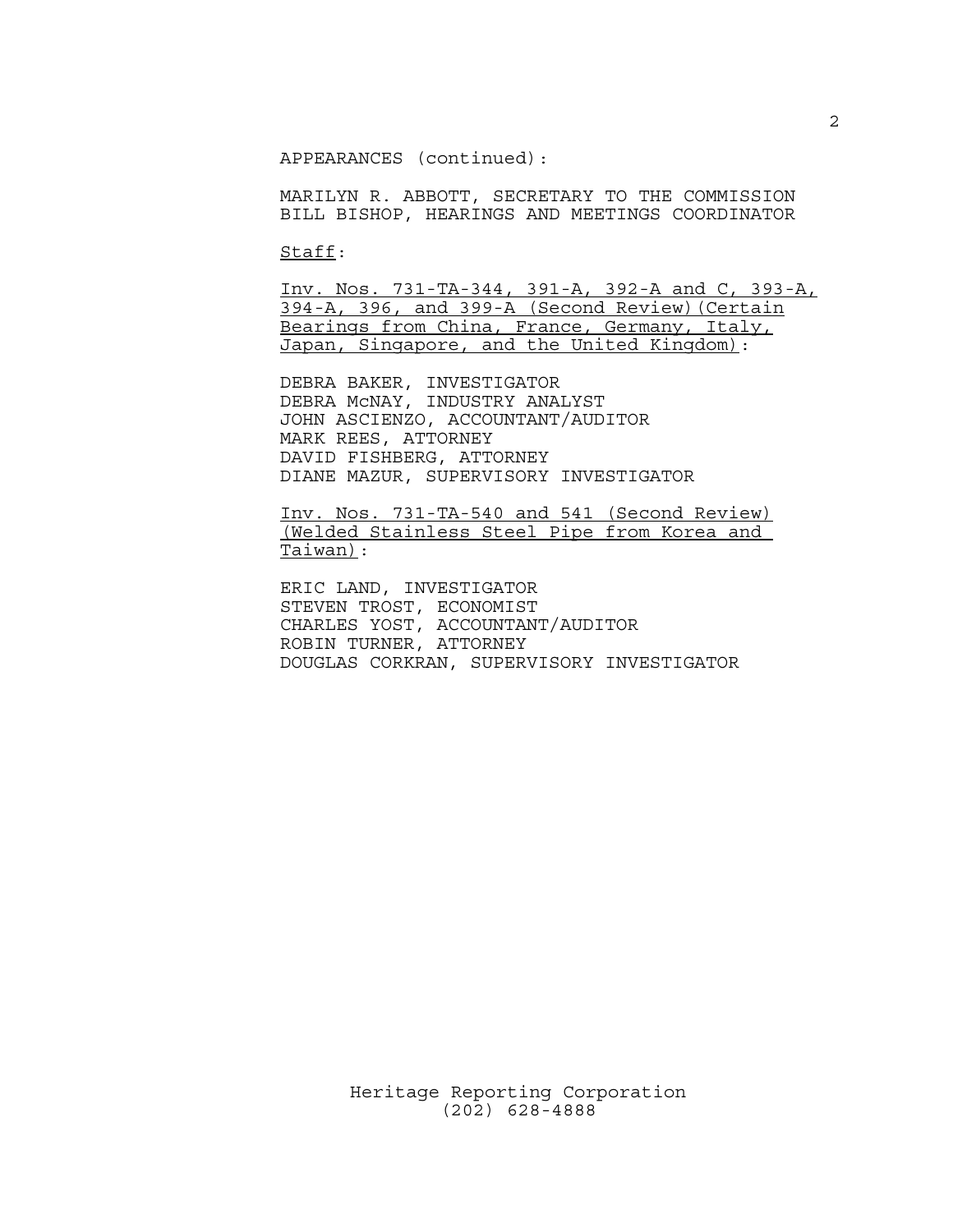## I N D E X

PAGE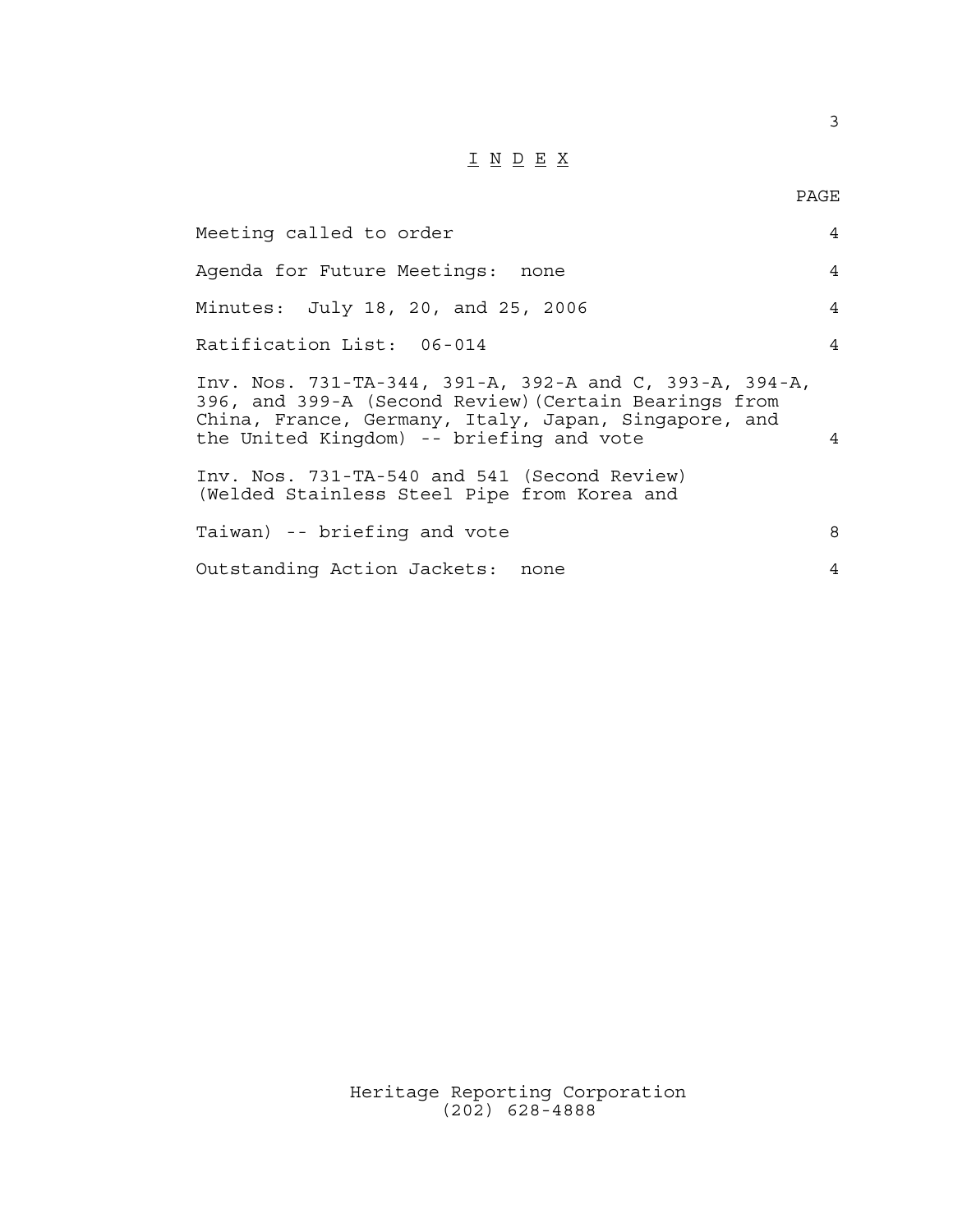| 1  | $\underline{P} \underline{R} \underline{O} \underline{C} \underline{E} \underline{E} \underline{D} \underline{I} \underline{N} \underline{G} \underline{S}$ |
|----|-------------------------------------------------------------------------------------------------------------------------------------------------------------|
| 2  | (11:01 a.m.)                                                                                                                                                |
| 3  | CHAIRMAN PEARSON: Good morning. This                                                                                                                        |
| 4  | meeting of the U.S. International Trade Commission                                                                                                          |
| 5  | will now come to order.                                                                                                                                     |
| 6  | I understand that there is no agenda for                                                                                                                    |
| 7  | future meetings or outstanding action jackets to                                                                                                            |
| 8  | consider. Are there any objections to approval of the                                                                                                       |
| 9  | minutes for July 18, 20, and 25, 2006, or Ratification                                                                                                      |
| 10 | List 06-014?                                                                                                                                                |
| 11 | (No response.)                                                                                                                                              |
| 12 | CHAIRMAN PEARSON: Hearing none, they are                                                                                                                    |
| 13 | approved.                                                                                                                                                   |
| 14 | Next, we turn to the briefing and vote in                                                                                                                   |
| 15 | Investigation Nos. 731-TA-344, 391-A, 392-A and C,                                                                                                          |
| 16 | 393-A, 394-A, 396, and 399-A (Second Review) (Certain                                                                                                       |
| 17 | Bearings from China, France, Germany, Italy, Japan,                                                                                                         |
| 18 | Singapore, and the United Kingdom).                                                                                                                         |
| 19 | Welcome to Ms. Mazur and the staff who                                                                                                                      |
| 20 | participated in these investigations. Are there any                                                                                                         |
| 21 | questions for the staff?                                                                                                                                    |
| 22 | (No response.)                                                                                                                                              |
| 23 | CHAIRMAN PEARSON: Are there any additions                                                                                                                   |
| 24 | or corrections to the staff report?                                                                                                                         |
| 25 | MS. MAZUR: Mr. Chairman, additions and                                                                                                                      |
|    | Heritage Reporting Corporation<br>$(202)$ 628-4888                                                                                                          |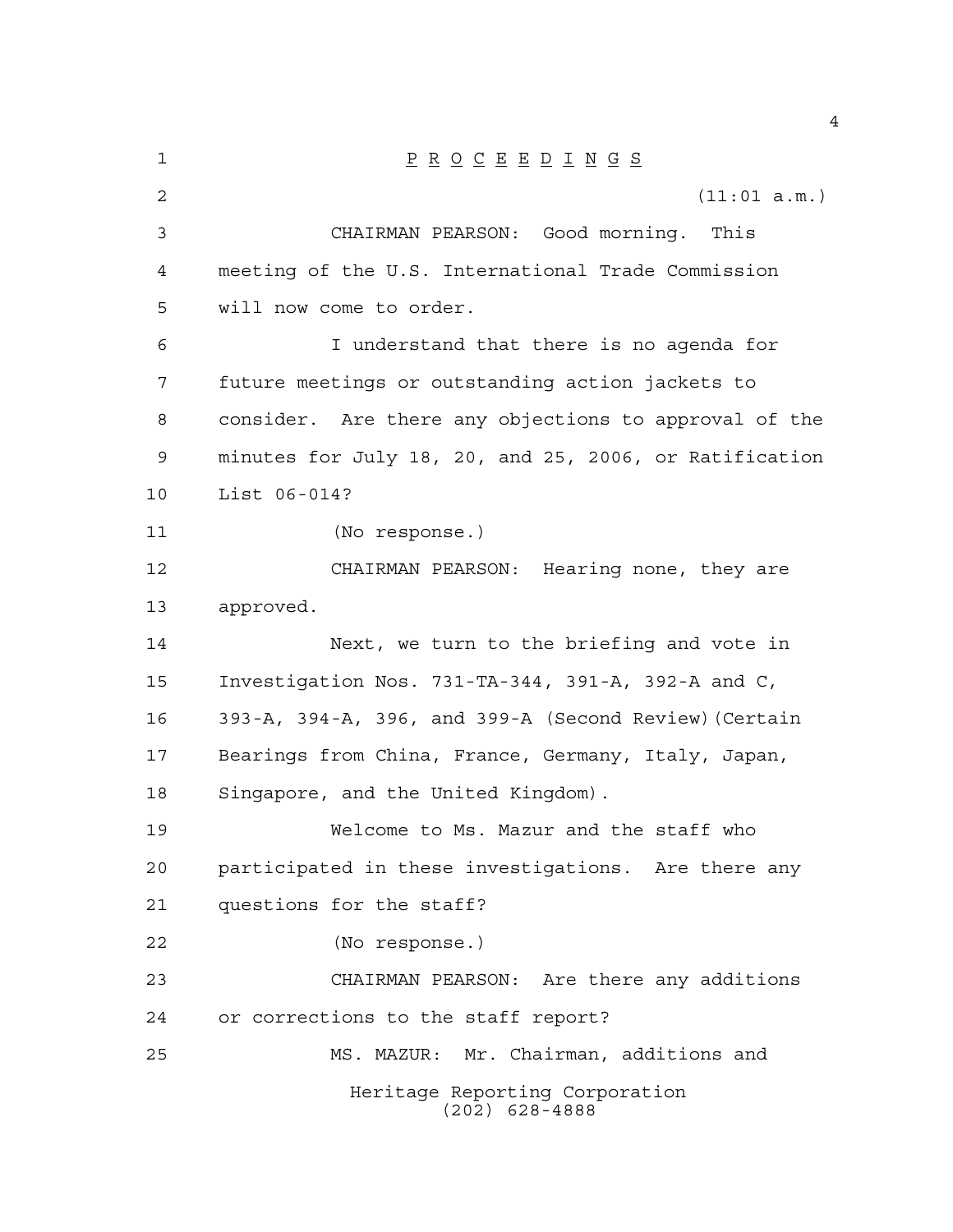Heritage Reporting Corporation corrections to the staff report are contained in Investigations Memorandum INV-DD-110. CHAIRMAN PEARSON: Is there any objection to approval of the staff report, as revised? (No response.) CHAIRMAN PEARSON: Hearing none, it is approved. Madam Secretary, will you please call the roll? MS. ABBOTT: Commissioner Lane? COMMISSIONER LANE: I vote in the affirmative with regard to TRBs, affirmative with regard to BBs, and affirmative with regard to SPBs. MS. ABBOTT: Commissioner Pearson? CHAIRMAN PEARSON: I make a negative determination on tapered roller bearings from China. I make an affirmative determination on ball bearings from France, Germany, Italy, Japan, and the United Kingdom. I make a negative determination on ball bearings from Singapore. I make a negative determination on spherical plane bearings from France. MS. ABBOTT: Commissioner Koplan? COMMISSIONER KOPLAN: Thank you, Madam Secretary. With regard to tapered bearings, I vote in the affirmative. With regard to ball bearings, I vote

(202) 628-4888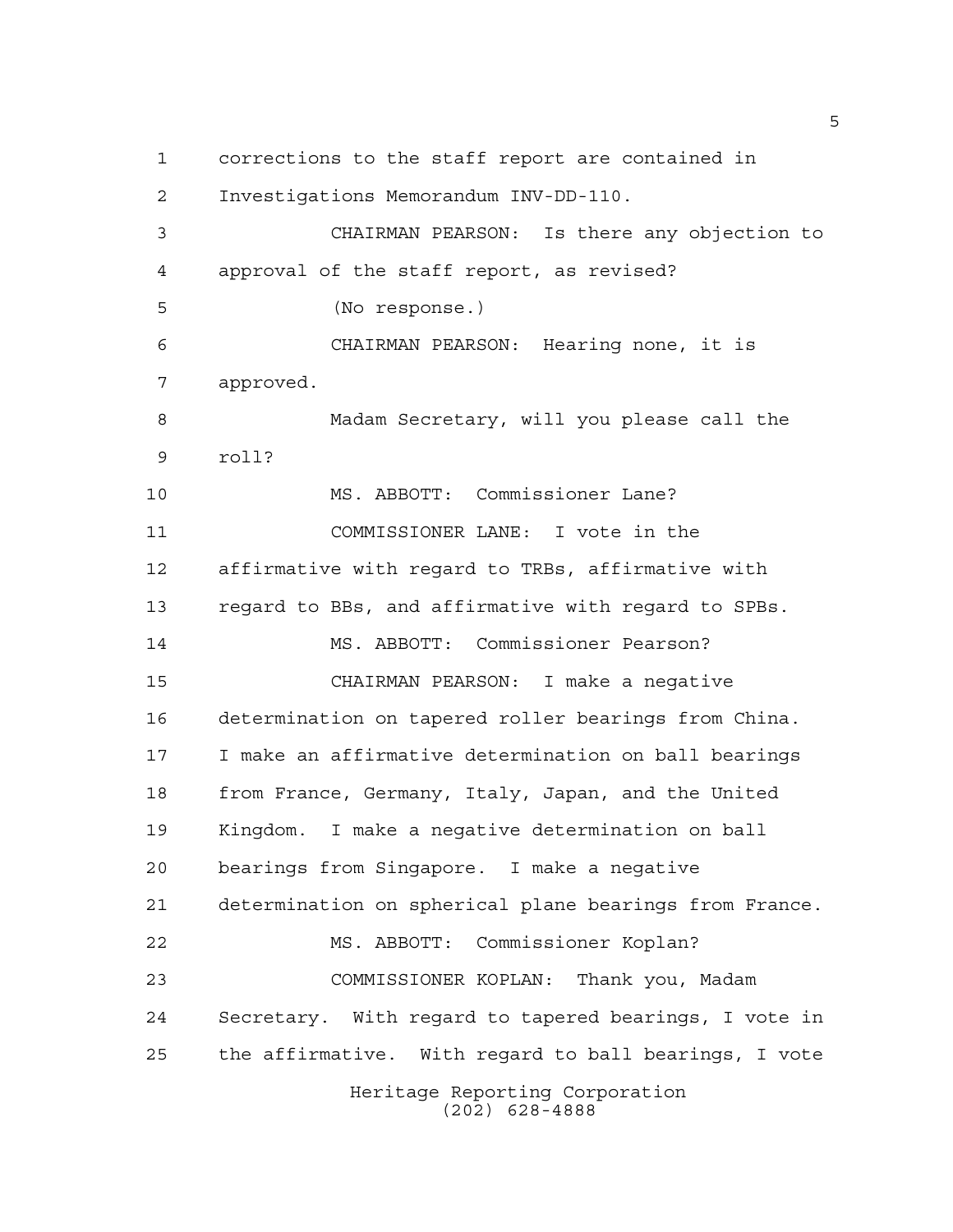Heritage Reporting Corporation in the affirmative with respect to all subject countries, with the exception of Singapore. As to Singapore, I vote in the negative. With respect to spherical bearings, I vote in the affirmative. MS. ABBOTT: Commissioner Okun is not participating. Commissioner Hillman? COMMISSIONER HILLMAN: With respect to tapered roller bearings from China, I vote in the affirmative. With respect to ball bearings from Singapore, I vote in the negative. With respect to ball bearings from the remaining five subject countries, I vote in the affirmative. With respect to spherical plane bearings from France, I vote in the negative. MS. ABBOTT: Commissioner Aranoff? VICE CHAIRMAN ARANOFF: I concur with Commissioner Hillman. MS. ABBOTT: Mr. Chairman, the Commission has reached negative determinations regarding ball bearings from Singapore and a negative determination regarding spherical plane bearings from France. It has reached affirmative determinations in all other reviews. CHAIRMAN PEARSON: Thank you, Madam

(202) 628-4888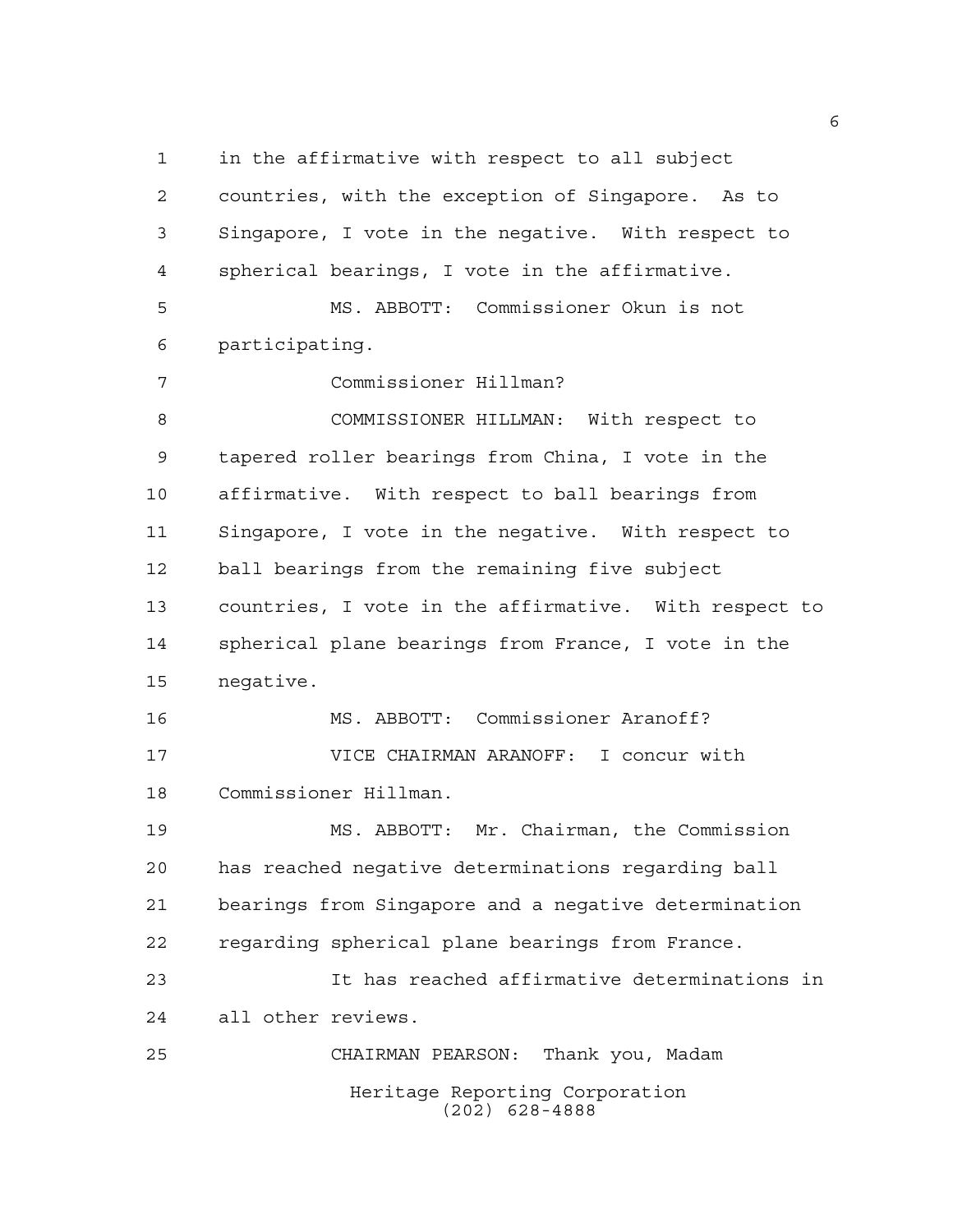Heritage Reporting Corporation Secretary. Further information regarding this determination will be in the press release. Commissioners' opinions are currently scheduled to be transmitted to the Department of Commerce on or before August 25, 2006. Thank you to all of the staff who participated in these lengthy and detailed investigations. We will now take a moment to change staff for the next vote. (Pause.) CHAIRMAN PEARSON: The next item on the agenda is the briefing and vote in Investigation Nos. 731-TA-540 and 541 (Second Review)(Welded Stainless Steel Pipe from Korea and Taiwan). Welcome to Mr. Corkran and the staff who participated in these investigations. Are there any questions for the staff? (No response.) CHAIRMAN PEARSON: Are there any additions or corrections to the staff report? MR. CORKRAN: Douglas Corkran, Office of Investigations. Thank you, Chairman Pearson. The staff proposes that the staff report on the subject reviews be revised in accordance with Memorandum INV- DD-109, dated July 20, 2006. The staff has no further revisions.

(202) 628-4888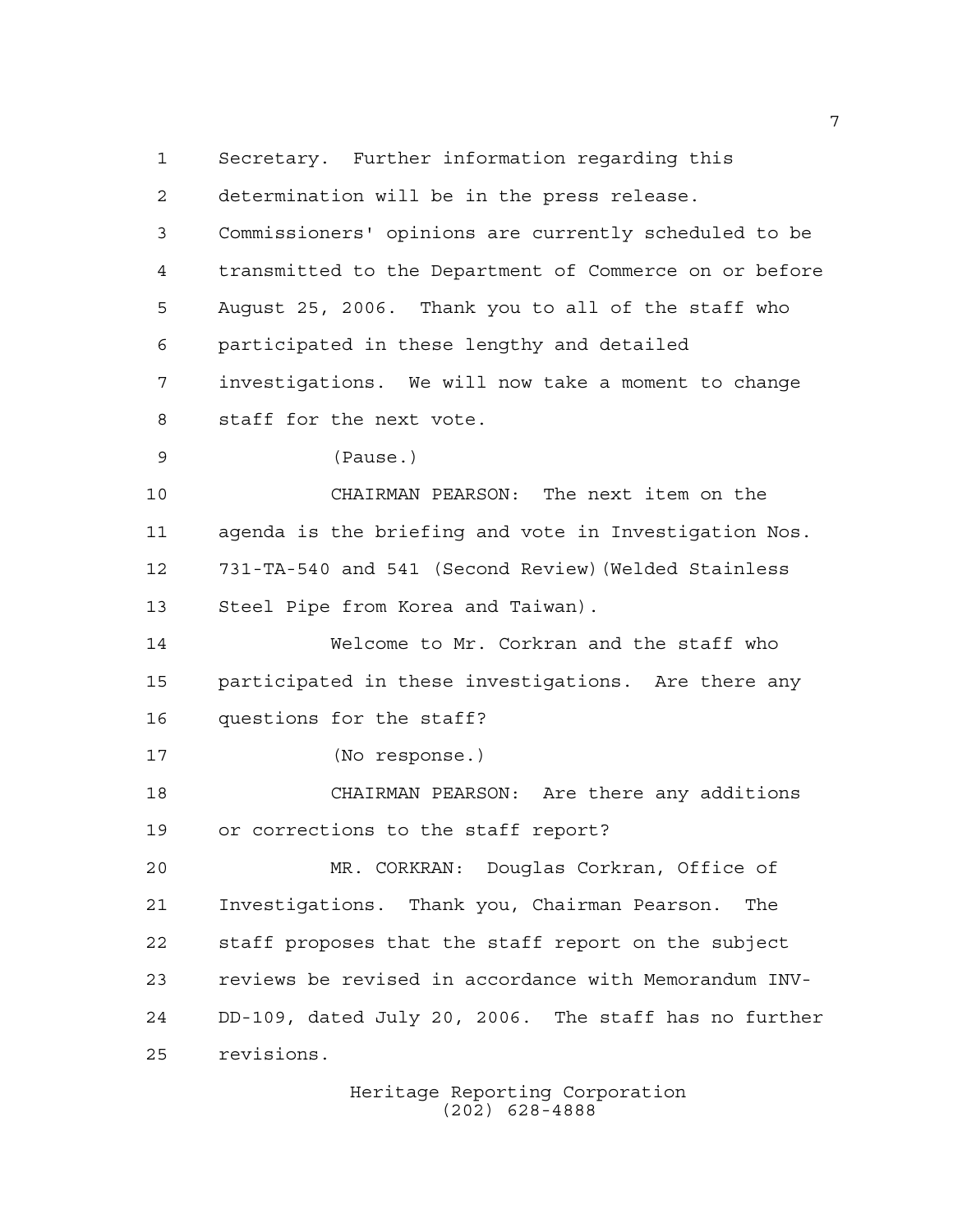Heritage Reporting Corporation CHAIRMAN PEARSON: Is there any objection to approval of the staff report, as revised? (No response.) CHAIRMAN PEARSON: Hearing none, it is approved. Madam Secretary, will you please call the roll? 8 MS. ABBOTT: Commissioner Aranoff? VICE CHAIRMAN ARANOFF: I vote in the affirmative with respect to all countries. MS. ABBOTT: Commissioner Pearson? CHAIRMAN PEARSON: I also vote in the affirmative with respect to all countries. MS. ABBOTT: Commissioner Hillman? COMMISSIONER HILLMAN: I vote in the affirmative. MS. ABBOTT: Commissioner Okun? COMMISSIONER OKUN: I vote in the affirmative. MS. ABBOTT: Commissioner Koplan? COMMISSIONER KOPLAN: I vote in the affirmative. MS. ABBOTT: Commissioner Lane? COMMISSIONER LANE: I vote in the affirmative.

(202) 628-4888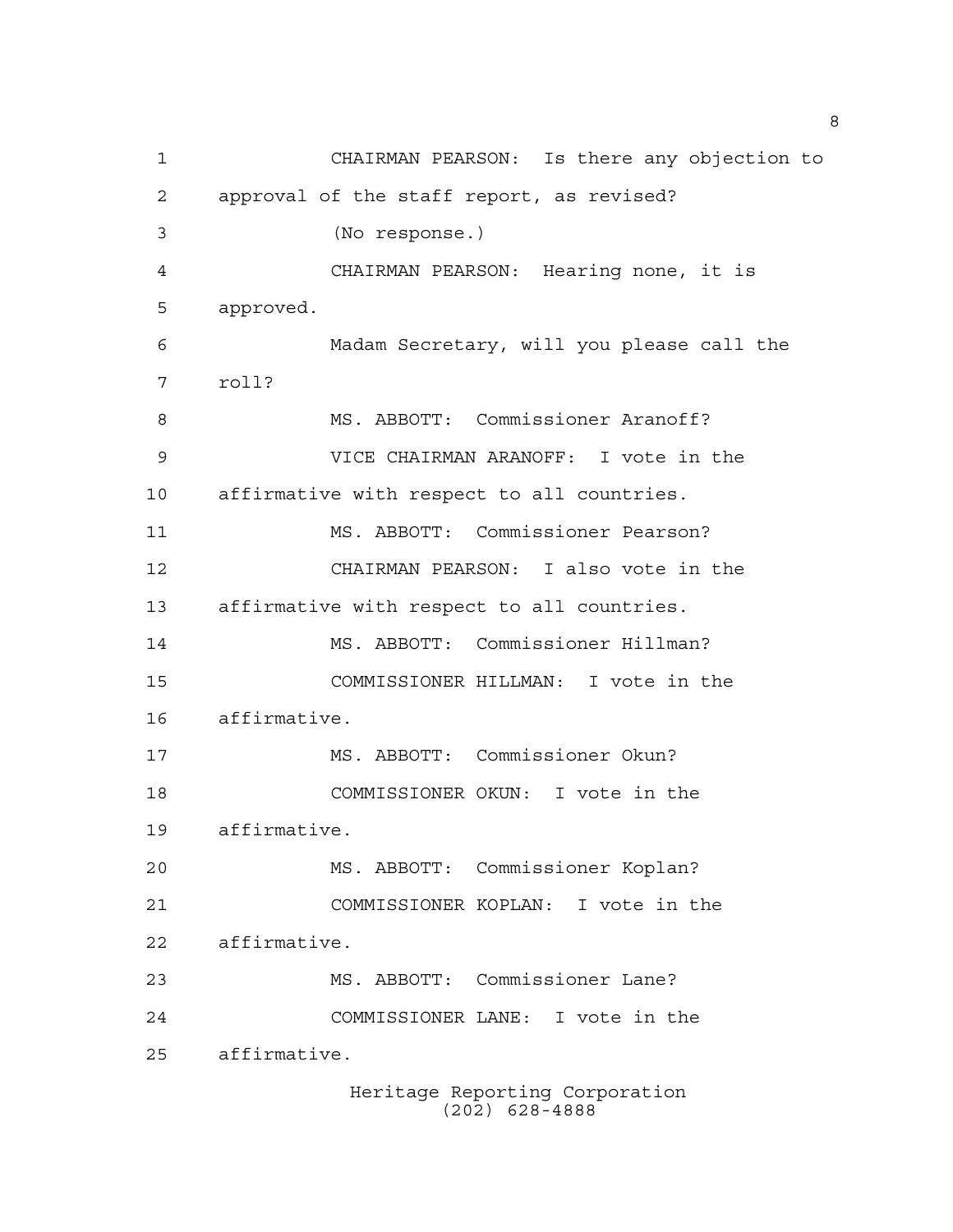MS. ABBOTT: Mr. Chairman, the Commission has reached affirmative determinations in these reviews. CHAIRMAN PEARSON: Thank you, Madam Secretary. Further information regarding this determination will be in the press release. Commissioners' opinions are currently scheduled to be transmitted to the Department of Commerce on or before August 16, 2006. Thank you to all of the staff who participated in these investigations, and please don't think that just because the audience is now smaller than for the previous investigation that you are somehow less popular or valuable than the staff who preceded you at the table. Seeing that there is no other business before the Commission, this meeting is adjourned. (Whereupon, at 11:09 a.m., the Commission meeting was adjourned.)  $20 /$  $21 /$  $22 / /$  $23 / /$  $24 /$ //

> Heritage Reporting Corporation (202) 628-4888